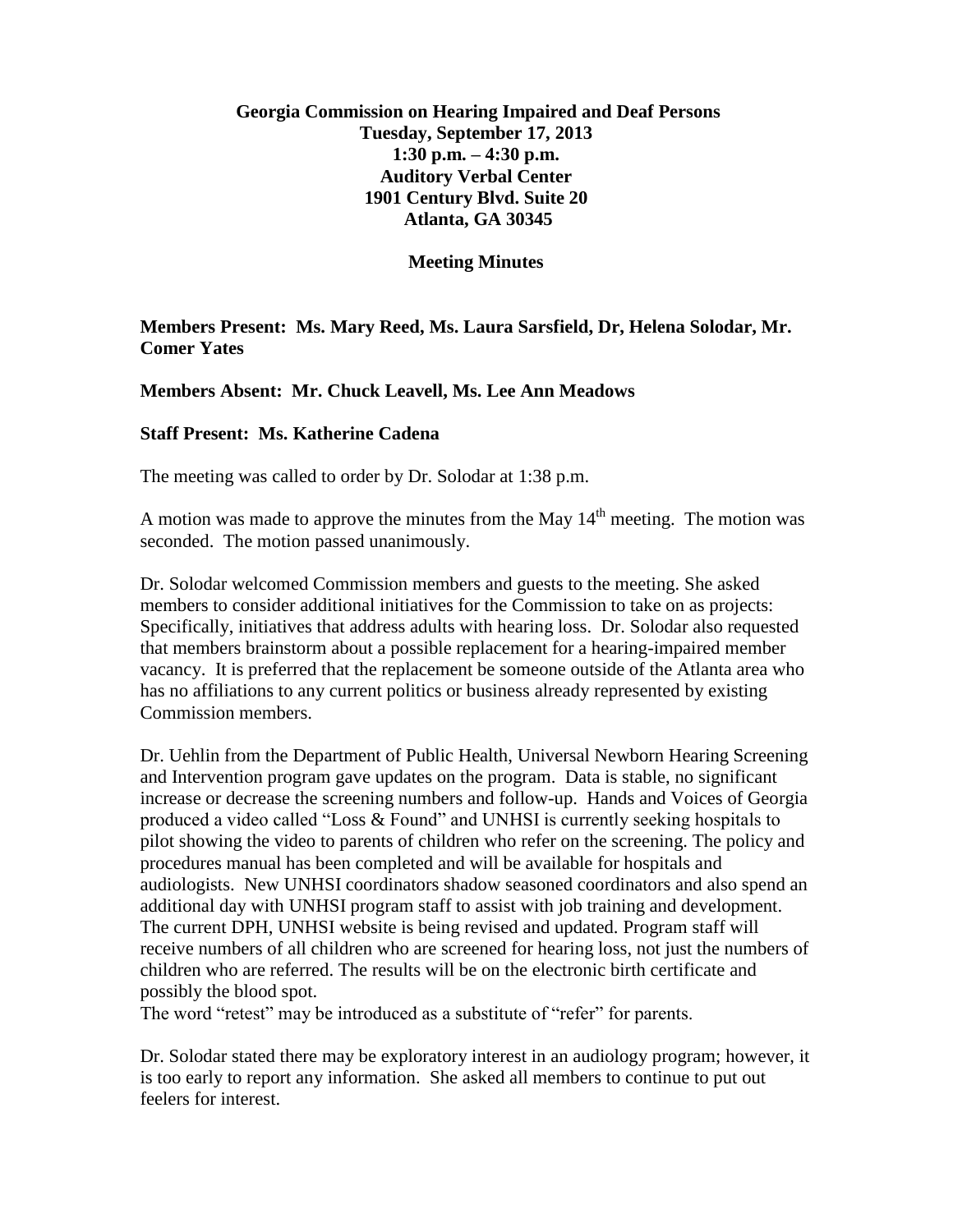Ms. Sarsfield discussed the "Loop Across America" initiative. An article discussing the initiative will be published in the AG Bell newsletter. She announced in order for any venue in the City of Marietta to receive a certificate of occupancy there has to be a loop in the building. She is tasked with trying to determine how that was conceived and if it can easily be replicated by other cities, counties, or municipalities. There will be two looped rooms in the Aderhold building on the campus of the University of Georgia. Georgia Hearing Loss Solutions has looped five classrooms at Life University. A discussion ensued about the use of Bluetooth technology as a substitute for looping. Bluetooth will cause battery drain and looping is more cost effective/efficient at this point in time. Ms. Sarsfield will also create a list of facilities that are looped to share with the Commission and the general public. She stated that the purpose of "Loop Across America" is not to promote looping over other avenues to access sound, but that it is much more cost effective than using FM waves. A meeting will be scheduled for other stakeholders in mid to late October to discuss next steps.

Dr. Solodar gave an Adopt-a-Band report. There are two school bands with earplugs in the Athens/Clarke County area and Central Gwinnett High School has them on order. There may be a dedicated booth for Adopt-a-Band at the United Music Educators of Georgia conference.

Dr. Solodar discussed the Commission's website and the desire to make it more prominent and user friendly. She asked that Commission members review the website for content and layout and make suggestions to Ms. Cadena by Friday.

Mr. Yates discussed the Georgia Pathway initiative. Mr. Yates stated he and Mr. Kenny Moore from the Georgia Department of Education and Dr. Brenda Fitzgerald from the Georgia Department of Public Health are tri-chairs of the policy and funding access team. The 100 Baby Project will track the first 100 babies identified by a full audiological exam as having hearing loss to follow their progress. The project is expected to start on January 1, 2014.

The next Commission meeting will be rescheduled from November to Tuesday, December  $10^{th}$  from 1:30 until 4:30 and will take place at the Atlanta Speech School. Ms. Cadena will contact the school to guarantee meeting space.

Mr. Yates stated that the Let Georgia Hear campaign is gearing up for the next Legislative session and looking forward to support the Commission can give the bill. The campaign is to mandate insurance coverage for hearing aids for children.

There was discussion that most CapTel machines are run on analog systems however; most phone lines are now digital. Dr. Solodar will put a call into Oaktree products to see if there's an alternative.

Dr. Solodar will invite Mr. Bob Smith and a representative from the Georgia Lions Lighthouse Foundation to the next Commission meeting.

Hands and Voices Georgia Chapter was selected to host the annual National Hands and Voices Leadership Conference that will take place September 19-21, 2014 in Savannah.